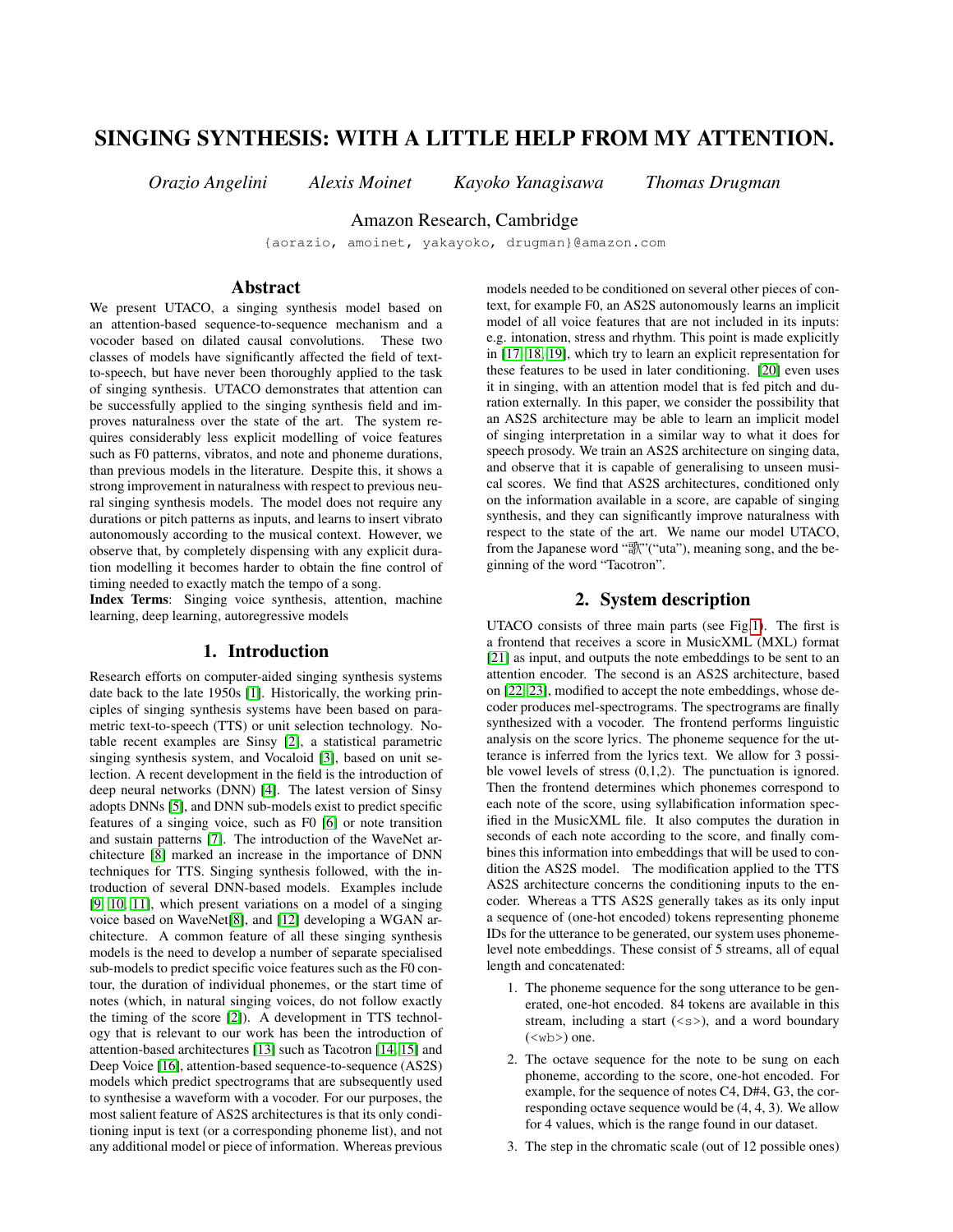<span id="page-1-0"></span>

Figure 1: *Diagram of UTACO's arhitecture.*

<span id="page-1-3"></span>

Figure 2: *Distribution of pitch changes in the dataset. Left (right) panel shows the distribution of the original (of augmented) data.*

for the note to be sung on each phoneme, according to the score, e.g. G#, or B-, one-hot encoded.

- 4. The duration in seconds of the note to be sung on each phoneme, represented as a floating point number (zscore normalised).
- 5. A position embedding computed as a ramp representing the advancement of the note for each phoneme that it contains, as a floating point number in the interval [0,1]. For example, if three phonemes have to be sung on a given note, the first phoneme will have 1.0 on this stream, the second 0.5, and the last 0.0.

Streams 2-4 are repeated for the length of the note. For example, if the word "give" is to be sung on a G3 for 0.37 seconds, the tokens ("g", "ih1", "v", "<wb>") will be put in stream 1 (as in Fig[.3\)](#page-1-1), stream 2 will contain the octave (3, 3, 3, 3), the corresponding positions in stream 3 will contain (G, G, G, G), and those in stream 4 will contain the z-score normalised values corresponding to (0.37, 0.37, 0.37, 0.37). Stream 5 will contain (1.0, 0.67, 0.33, 0.0). If a phoneme has to be sung on several notes, the phoneme is repeated while the other streams change. For example, to sing the phoneme "uw1" on two notes, G and E, each of duration 0.1 seconds, followed by one 0.2 second F, then stream 1 will contain ("uw1", "uw1", "uw1"); while stream 3 will contain (G, E, F) and stream 4 (0.1, 0.1, 0.2). The ramp also helps disambiguate ties, such as the one in Fig[.3.](#page-1-1)

<span id="page-1-1"></span>

Figure 3: *An example of the embeddings detailed in Sec[.2.](#page-0-0) Dashed red highlights the example illustrated in Sec[.2,](#page-0-0) and dotted blue shows a tie disambiguated by stream 5.*

Rests are represented by a pause token, and an additional onehot value for octave and step. An example of the embeddings produced can be seen in Figure [3.](#page-1-1) Compared to analogous solutions, we avoided the use of embeddings in the style of [\[24\]](#page-4-22), which are more useful in polyphonic music. Our inputs are less rich compared to [\[10\]](#page-4-8), which will be discussed in Sec[.5.](#page-3-1) The rest of the architecture is an AS2S model based on [\[23\]](#page-4-21). It was trained with the Adam optimisation algorithm [\[25\]](#page-4-23) and a learning rate of 0.001 for ∼300K steps. The network so organised is capable, after standard training on a large enough dataset, to produce spectrograms which are then synthesised by a vocoder, see Sec[.3.1](#page-1-2) and [3.3](#page-2-0) for more detail.

### 3. Experimental protocol

### <span id="page-1-2"></span>3.1. Dataset

The dataset consists of 96 songs in US English, sung a cappella by a single female voice, for a total of 2 hours and 15 seconds of music. It covers several genres, such as pop, blues rock, and some children's songs. The songs have been autotuned to correct the performer's pitch errors. Since the length of most songs is in the order of minutes, we split them into segments of ∼20-30 seconds, which correspond to ∼200 phonemes. This reduces the memory requirements at training time compared to processing whole songs – due to the attention matrix size increasing with the square of the sequence length – while keeping the batch size large enough, at 32. In the vocoder training set we used an additional ∼40 hours of speech data by the same speaker performing the songs. Given the small amount of data available, we reduced the test set size to the minimum possible, of about 5 minutes in total. Most songs contain repetitions such as refrains or repeated pitch patterns. Holding out whole songs would have been too costly in terms of training data, and yielding too little diversification in the test set. In order to ensure a strict separation of train and test data, we compared all possible pairs of segments. If two segments included a sequence of 3 or more identical subsequent note pitches in the score, we excluded both from the test set. Apart from the segments excluded because of repetitions, we selected the test set segments randomly.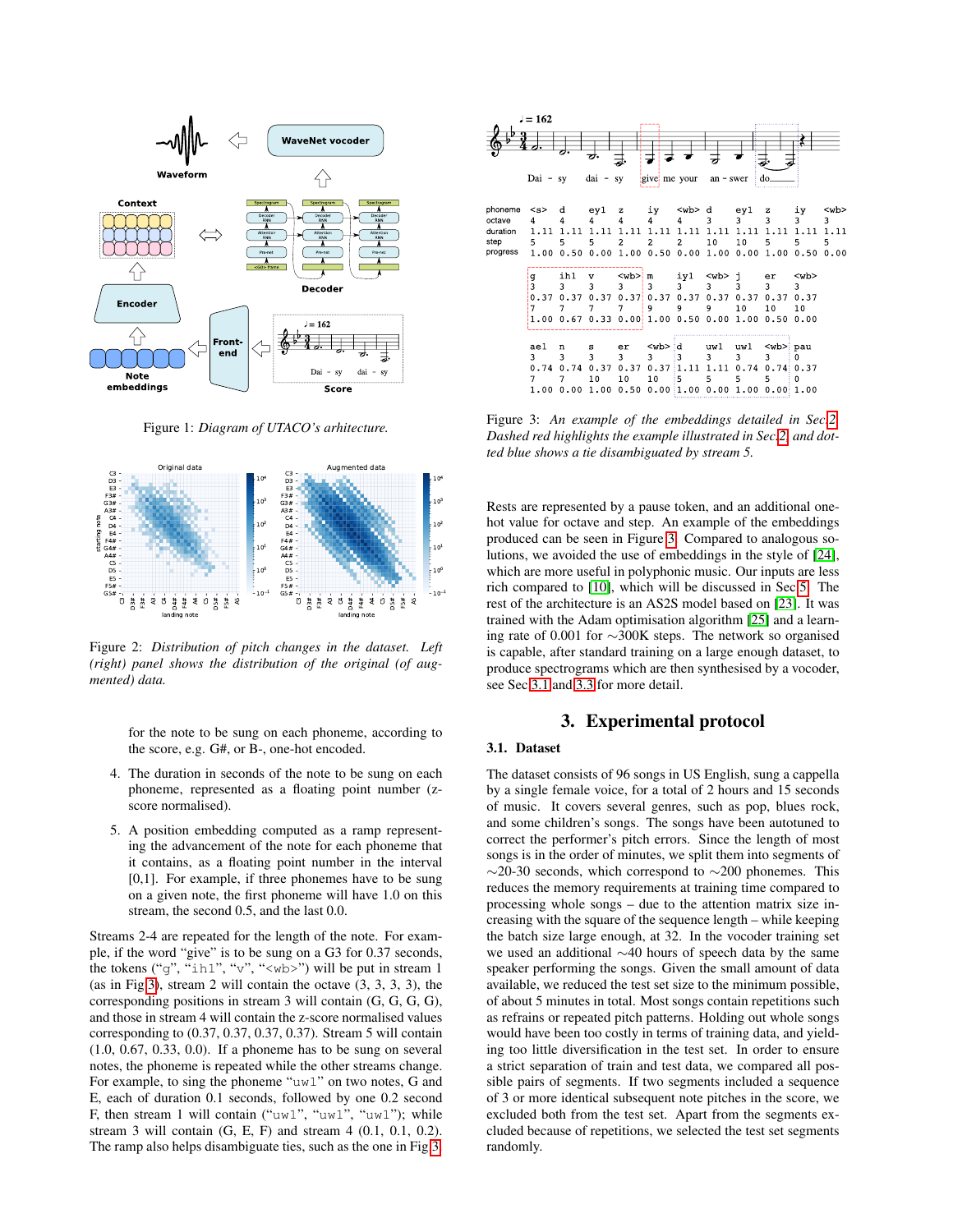#### 3.2. Data augmentation

A common concern in the singing synthesis field consists of the small amount of data available to train models [\[10\]](#page-4-8). Song data is symmetric to two transformations: pitch shifting and tempo changes. Following previous literature [\[10,](#page-4-8) [26,](#page-4-24) [5\]](#page-4-3), we employed both. We applied the following transformations to each song in the dataset:

- Shifting the pitch by  $[-1, 0, +1, +2, +3]$  semitones.
- Changing the original beats per minute (bpm) of the song to [.85, .90, .95, 1., 1.05, 1.10, 1.15] percent of the original one.

There are 35 possible combinations of these two augmentation types, so the final amount of augmented data consisted of about 70 hours. This makes more contexts available to the model during training. The change can be visualised in Figure [2.](#page-1-3) We applied these transformations using an algorithm that preserves perceived vocal tract length. The maximum amount of change that can be applied before excessive degradation has been determined through informal listening tests by the authors. Despite our attempts, the model without augmentations was unstable and produced mediocre quality when inferring on training data, and produced random phonemes and melody at inference on unseen inputs. We believe that this is because the small number of contexts available in the unaugmented datasets makes the model unable to extrapolate to unseen data. Therefore, we did not include the model trained on unaugmented data in our experimental validation.

#### <span id="page-2-0"></span>3.3. Vocoder

The vocoder used in this paper is an autoregressive WaveNet based on [\[8\]](#page-4-6), conditioned only on (80-dimensional) mel-spectrograms as in [\[15\]](#page-4-13).

The training data for the vocoder used in our test consisted of the whole training set (including augmentations) used for the AS2S model plus ∼40 hours of speech data by the same speaker. We observed that the addition of speech data to the vocoder training set seems to increase the quality of the samples.

#### <span id="page-2-5"></span>3.4. Baseline

We compared UTACO to WGANSing [\[12\]](#page-4-10), the only recent state-of-the-art (SOTA) neural singing synthesis model for which a training protocol was released. The system is inspired by Deep Convolutional Generative Adversarial Networks (DCGAN), with a Wasserstein-GAN loss, and uses the WORLD vocoder [\[27\]](#page-4-25). We compared our proposed system with WGANSing trained on the same (augmented) dataset as our model, using a slightly modified version of the protocol in the published repository<sup>[1](#page-2-1)</sup>. Specifically, the corpus used in [\[12\]](#page-4-10) includes both a sung and spoken version of the same text for each utterance. In the published protocol, both are used for training. Since our dataset does not have the necessary spoken data, we only trained WGANSing on song data. The effect of this change is discussed in Sec[.3.5.1.](#page-2-2) Note that WGANSing needs to be fed external duration and continuous pitch, which we extracted from the original recordings. This needs to be kept in mind for a fair comparison, since UTACO generates its own timing and pitch patterns.

#### 3.5. MUSHRA methodology

We set up MUSHRA tests [\[28\]](#page-4-26) comparing various versions of each segment sung or synthesised in the same voice. As recommended in [\[28\]](#page-4-26), the segments chosen for the test set were further split into chunks, each ≤10 seconds long. Cuts were made in naturally occurring pauses in the songs, trying to keep the segments as long as possible. This generated typical lengths of ∼3-8 seconds. Each segment was judged by US English native speakers, who were asked a question with this exact wording: "Rate the samples in terms of their naturalness". The interpretation of the word "naturalness" is left to the listeners. They rated the samples between 0 (representing "Not at all natural") and 100 (representing "Completely natural"). In all experiments, all possible combinations of pairwise 2-sided t-tests on the means of the scores for different systems yield a p-value  $\ll 0.001$ .

#### <span id="page-2-2"></span>*3.5.1. MUSHRA for baseline validation*

We checked that training WGANSing without any spoken data does not alter the model performance and is therefore representative of the model's quality. We trained WGANSing on the same corpus<sup>[2](#page-2-3)</sup> used by the authors in their publication [\[12\]](#page-4-10). We compared, in a separate MUSHRA test, their published audio  $\text{clips}^3$  $\text{clips}^3$  to the ones we produced. To replicate our MUSHRA methodology, the audio clips have been cut into 51 segments. 30 listeners were involved in the evaluation, and each of them listened to all of the segments. We trained a model with speech data and another one without. The results are shown in Fig[.4.](#page-3-2) Surprisingly, WGANSing with no speech in the training data (no\_speech) has a better score than the model with speech (with\_speech). The difference in mean MUSHRA score between our best model (no\_speech) and the results published by the authors (published) is 5.89. The two score distributions for no\_speech and published are very similar, except for slightly fatter tails on the lower and higher end of the score spectrum, respectively. Therefore, we conclude that training WGANSing on singing data alone does not deteriorate the model's overall performance.

#### *3.5.2. Mushra for proposed model*

This MUSHRA test asked 40 listeners to compare 3 versions of each of 74 segments. Each listener examined all of the segments. The upper anchor is an original recording, compared to the same segment synthesised by UTACO. The lower anchor is WGANSing, representative of SOTA, described in Sec[.3.4.](#page-2-5) Note that the MUSHRA methodology requires that we train the models compared on the same data, in order to remove dataset bias. Because of this, WGANSing was trained on the same corpus we used for the proposed system.

## 4. Results

The MUSHRA test results, presented in Figure [5s](#page-3-3)how that the mean relative MUSHRA score for UTACO is 60.45, compared to recordings which have 81.62. Compared to the baseline, at 30.82, there is a significant improvement in naturalness over the SOTA. Upon closer inspection, we observed that most of UTACO's segments in the lower score quartile (whose scores range between 26-50) contain either a vocoder glitch (there are

<span id="page-2-1"></span><sup>1</sup><https://github.com/MTG/WGANSing>, commit pc2752.

<span id="page-2-3"></span><sup>2</sup>[https://smcnus.comp.nus.edu.sg/](https://smcnus.comp.nus.edu.sg/nus-48e-sung-and-spoken-lyrics-corpus/)

[nus-48e-sung-and-spoken-lyrics-corpus/](https://smcnus.comp.nus.edu.sg/nus-48e-sung-and-spoken-lyrics-corpus/)

<span id="page-2-4"></span><sup>3</sup>[https://pc2752.github.io/sing\\_synth\\_](https://pc2752.github.io/sing_synth_examples/)

[examples/](https://pc2752.github.io/sing_synth_examples/) (last updated 03/02/2019)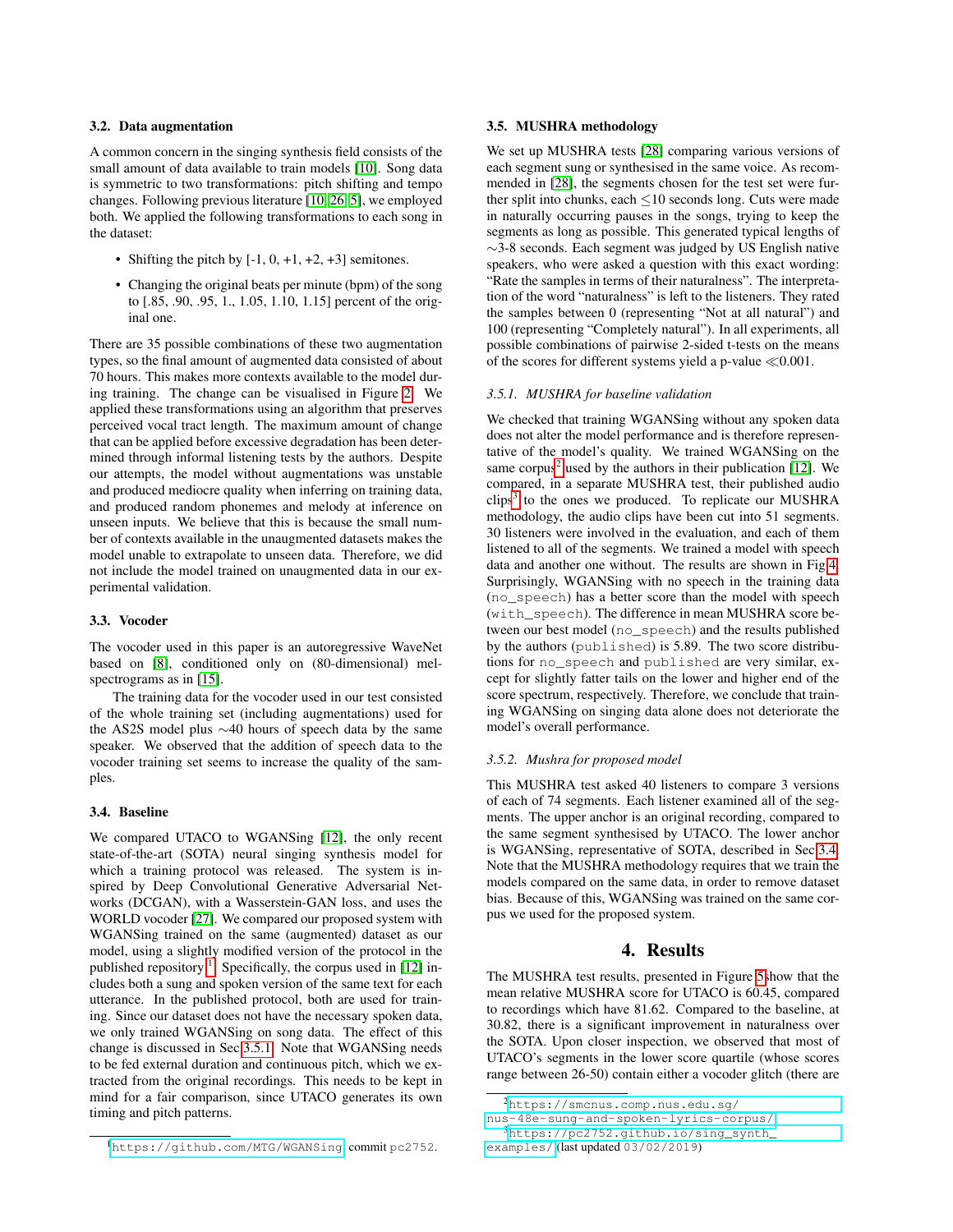<span id="page-3-2"></span>

Figure 4: *Box and violin plot of MUSHRA for the baseline, trained on WGANSing's corpus.*

3 in the mushra dataset) or mumbled/mispronounced words. Segments in the upper two quartiles, which obtain average scores in the range 61-77, seem to show much less of these problems<sup>[4](#page-3-4)</sup>. The main improvement might be due to the clarity and expressivity of our model compared to the baseline model. The MUSHRA listeners commented on the sound quality of the baseline defining it "muffled", "glitchy", "poor". Regarding the naturalness of the voice, the baseline was perceived as "monotonous" and "too regular to sound natural", although at inference time it was fed oracle F0 and phoneme timings from the original recordings. In contrast to [\[10\]](#page-4-8), UTACO sings in tune autonomously. We found that training on non-autotuned data produces a model that often goes out of tune. UTACO performs best on simpler songs, which do not include very high or low-pitched notes, or phonemes sustained for a long time. Thich was expected given these contexts are under-represented in the data (see Fig[.2\)](#page-1-3). Our model suffers from some articulation difficulties on low-frequency phoneme combinations. MUSHRA listeners noticed this, and commented about "mispronunciations", but this was expected since we used only  $\sim$ 2 hours of unaugmented data. Since the dataset did not contain vibrato annotations, no explicit indication of it was included in the note embeddings. Nevertheless, we observed that the model learns to reproduce a good vibrato, and apply it in the right places – on longer sustained notes – according to the musical context. The two main drawbacks of UTACO are due to the nature of the architecture of choice. First, we verified that when a long rest, i.e. silence, is encountered in the score, the duration of the silence produced by the encoder is completely unpredictable. We observed that the concentration of the attention weights decreases significantly on pause tokens, leading to instability. This issue, similar to word-skipping, seems to be common to AS2S models in general [\[15,](#page-4-13) [16\]](#page-4-14), but is more severe in music, where pauses of any given length are frequent and essential to the musical context and rhythm. Another possibly related drawback is that UTACO seems to produce notes that are slightly too long or too short, losing the rhythm over time. This could be due to the combined effect of lack of data and augmentations. Changing the bpm of a song affects all durations uniformly, so any discrepancies between score duration and phoneme duration in the training data are correlated among augmented versions of the same song, which would essentially lead to overfitting on errors. In our architecture it is not possible to directly control the timing of the attention matrix. None of the two problems reduce its ultimate ability to synthesise a singing voice. Two easy workarounds are cutting the scores

<span id="page-3-3"></span>

Figure 5: *Box and violin plot of MUSHRA for UTACO, trained on our corpus.*

on rests, and editing the tempo in post-processing in case the timing problem manifests itself. We observed that low-scored samples from the MUSHRA test seem to suffer more frequently from vocoder glitches and mumbling than attention instabilities. We attribute the former to the lack of data.

### 5. Discussion

<span id="page-3-1"></span>In this paper we presented UTACO, to the best of our knowledge, the first use of the attention mechanism to generate pitch and timing in the field of singing synthesis. What sets the system apart from other techniques, other than the noticeable improvement in naturalness over the SOTA, is the complete lack of need for explicitly modelling many parts of the song synthesis process. The AS2S architecture is capable of autonomously modelling F0 patterns, vibratos, and inserting vibrato in the right context. Training UTACO requires a dataset whose size is the same order of magnitude as typical datasets in the field [\[4\]](#page-4-2). Its only input is the musical score with lyrics to be synthesised: it requires no explicit modelling of any feature of a singing voice. As noted earlier, our embeddings are leaner than those in [\[10\]](#page-4-8), which also embed the previous/next phoneme, as well as other linguistic features and more importantly phoneme length. We hypothesise that the LSTM in the encoder plus the attention makes them redundant. Many of the previous singing synthesis systems require a separate model for allocating phoneme duration inside of a note. To increase naturalness, a model is sometimes needed to emulate the small imperfections in timing found in natural singing, such as in [\[2\]](#page-4-0). In other words, many duration values needed for the synthesis are not unambiguously specified by the score. Attention dispenses with the need to model duration, and is conceptually simpler than previous systems proposed in the literature. Therefore, one major improvement is the reduced amount of modelling work needed to create a singing synthesis system with the method we described here. However, the main drawbacks of employing an AS2S architecture are in the precision of timing, and are also a direct result of the attention model used. Some previous work (e.g. [\[16,](#page-4-14) [29\]](#page-4-27)) already tackled the same problems. We propose that UTACO can be stabilised with further work, and that the benefits of a stable attention model would ultimately justify its use. AS2S models enjoy much active research work, and all new extensions of such architectures, such as speaker identity, language conditioning and style conditioning can potentially be applied to UTACO immediately.

#### 6. References

<span id="page-3-0"></span>[1] P. R. Cook, "Singing voice synthesis: History, current work, and future directions," *Computer Music Journal*, vol. 20, no. 3,

<span id="page-3-4"></span><sup>4</sup>Model samples are available at this address: [https://www.amazon.science/blog/](https://www.amazon.science/blog/a-simpler-singing-synthesis-system) [a-simpler-singing-synthesis-system](https://www.amazon.science/blog/a-simpler-singing-synthesis-system).